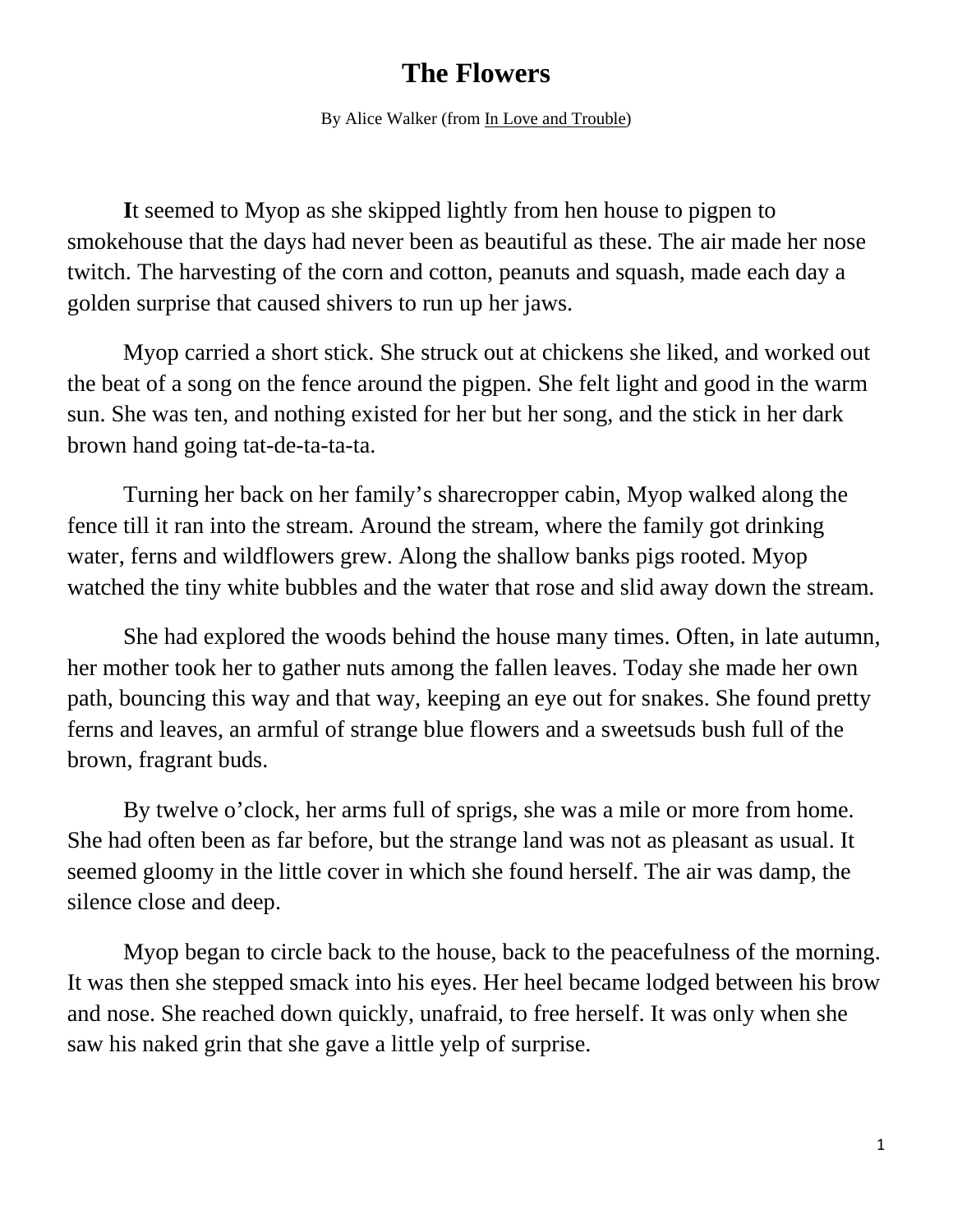He had been a tall man. From feet to neck covered a long space. His head lay beside him. When she pushed back the leaves and earth, Myop saw that he'd had large white teeth, all of them cracked or broken, long fingers, and very big bones. All of his clothes had rotted away except some threads of blue denim from his overalls. The buckles of the overalls had turned green.

Myop gazed around the spot with interest. Very near where she'd stepped into the head was a wild pink rose. As she picked it to add to her bundle, she noticed a raised mound, a ring, around the rose's root. It was the rotted remains of a noose, a bit of shredding plowline, now blending into the soil. Around an overhanging limb of a great spreading oak clung another piece. Frayed, rotted, bleached, and frazzled—barely there—spinning restlessly in the breeze. Myop laid down her flowers.

And the summer was over.